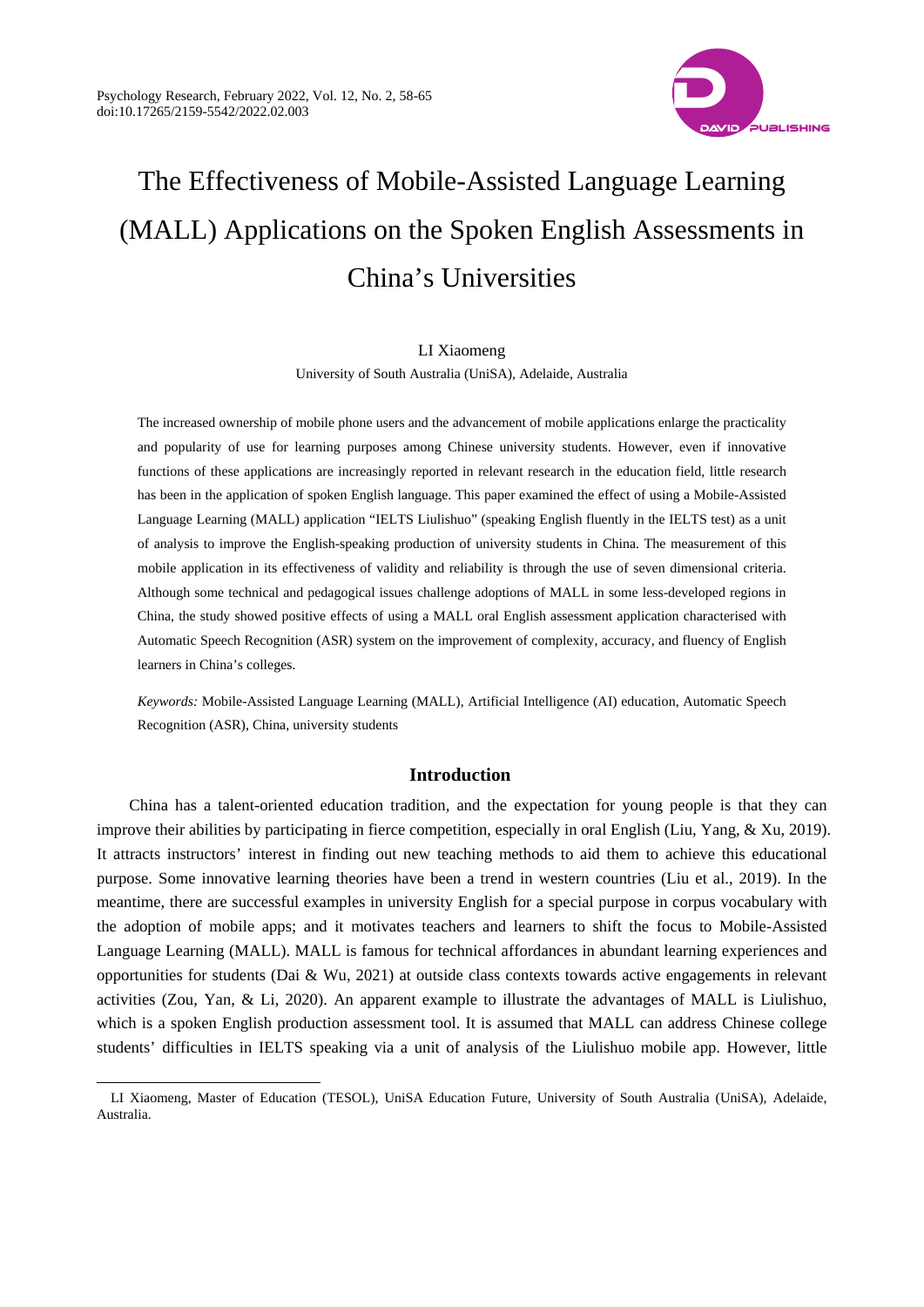research exists on MALL for second language acquisition in China, especially in spoken English. Targeting to fill in the gap in MALL's investigations on oral English assessment in China, this thesis adopts a review of the pros and cons of MALL. This paper aims to address a question in the effectiveness of English oral assessments in MALL to improve Chinese university students' English learning proficiency. Besides, this investigation could shed light on future research in the field of emerging educational technologies in Chinese people's better English learning outcomes.

# **The Benefits of MALL—IELTS Liulishuo as an Example**

MALL is a subset of mobile learning and computer-assisted language learning (Deloitte, 2019). It applies digital phones as tools in virtual classrooms to assist students' language learning. MALL has many benefits for English education. Firstly, MALL prompts target-language (L2) use *procedualisation*. Secondly, mobile phones extend full use of learners' filler-time. It is appreciated that flexible access and convenience of digital phones without time and space limitations create a self-paced and time-efficient virtual learning environment for learners' revision tasks (Sun & Gao, 2020). Finally, mobile phones offer a manageable data-sorting system. Indeed, downloaded speaking learning materials are well-organised in orders of data or other categorised labels (Zou et al., 2020).

In recent years, MALL assessments in AI apps have attracted much attention from Chinese educators and governments. The Automatic Speech Recognition (ASR) function in Artificial Intelligence (AI) has potentials in autonomous learning and independent sharing. A working definition of AI is that it "refers to the reasoning, interacting and learning functions associated with human beings" (Rai, Constantinides, & Sarker, cited in Fu, Gu, & Yang, 2020, p.1677). Indeed, fruitful learning resources in mobile apps enrich learners' obtainable materials outside classrooms (Liu et al., 2019; Dai & Wu, 2021; Zou et al., 2020). For example, in Liulishuo, if it included teachers' guidance in spoken English learning, learner autonomy would be improved.

Additionally, independent sharing in Liulishuo is assumed to be accomplished by learners' sharing daily practice results in their online learning communities (Liu et al., 2019).

The success of the designed assessment is its effectiveness in addressing concerns within seven types of assessments. To prove effectiveness, Liulishuo solves issues that exist in seven characteristics (i.e., formative, objective, direct, performance-referenced, integrated, score reliability, and construct validity) of identified assessment activities.

# **Formative Assessment**

The main feature of formative assessment is that it provides feedback to learners as a "process assessment", which can guide instructors for subsequent teaching and learning tasks (Carr, 2011). In terms of content validity of IELTS Liulishuo, it meets standarised criteria by IELTS (International English Language Testing System), relevant topic corpus found in various sequencing exercises, such as "building & engineering" (Wang et al., 2020). Moreover, Brown (2004) points out the requirements of formative feedback to achieve learning efficiency. It is believed that several of them ("self-assessment performance" and "after-class teachers' comments") are reflected in learners' self-reflective learning diaries and teachers' synchronised future improvements to track learners' progress in the app (Figure 1). Hence, valid topic coverage and teachers' suggestions indicate the usefulness of this type of assessment.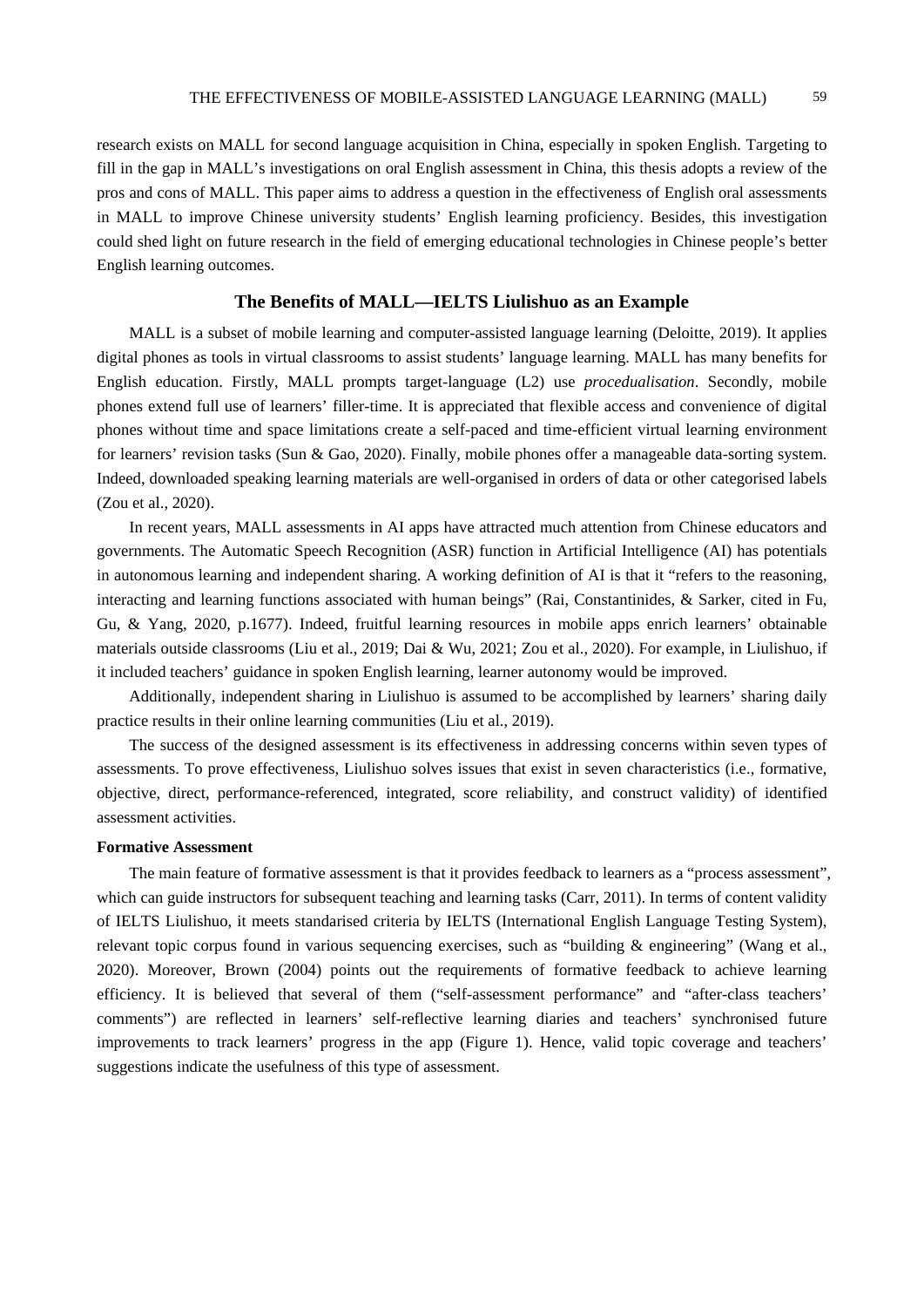

Figure 1. The assessment report for speaking fluency: Auxiliary rhetorical devices.

#### **Objective Assessment**

According to Carr (2011), responsive questions (e.g., matching) as assessments in objective tests constitute the biggest component. Due to the objective characteristic of the IELTS test, matching learning tasks in the app are assumed to be identical with the objective assessment. Additionally, banking quantitative IELTS speaking practice results are calculated by the app. Based on deep learning, it is elaborated as "intelligent correcting", which supplies reasonable and synchronous feedback to learners (Deloitte, 2019). Finally, it is reinforced by the app's numerous and sophisticated datasets collection and data filtering to ensure the reliability of grading. Therefore, eradication of subjectivity is guaranteed in the app's quantitative data analysis.

# **Direct Assessment**

In English language education, four macro skills (i.e., listening, speaking, reading, and writing) are assessed for examinees' English proficiencies in tests directly (e.g., writing something in writing tests) (Carr, 2011). The Liulishuo oral production assessment adopts explicit feedback and grammar-translation approaches to evaluate learners' speaking skills through relevant activities. For instance, in Extract 1 of the sentence-translation task, it is recognised that learners' *negotiation of meaning* is obtained through teachers' mother tongue to clarify teaching demands (Figure 2). Compared to modeling answers, it eventually enhances learners' self-reflection skills by enriched language knowledge and intends not to make the same mistake twice in future practices. Hence, this assessment fills gaps between students' current learning levels and intended learning outcomes directly.

# **Performance-Referenced Assessment**

During the learners' second language acquisition process for proficiency, language accuracy and closed relationships to the real world are two major evaluations in the *strong sense of language performance* assessment of learning tasks (Carr, 2011). For example, technologies of computer-assisted pronunciation training, as well as Automatic Speech Recognition (ASR) as the core features of Liulishuo, could prompt Chinese test-takers' accent intelligibility, leading to their fluency in the IELTS examination (Wang et al.,  $2020$ ).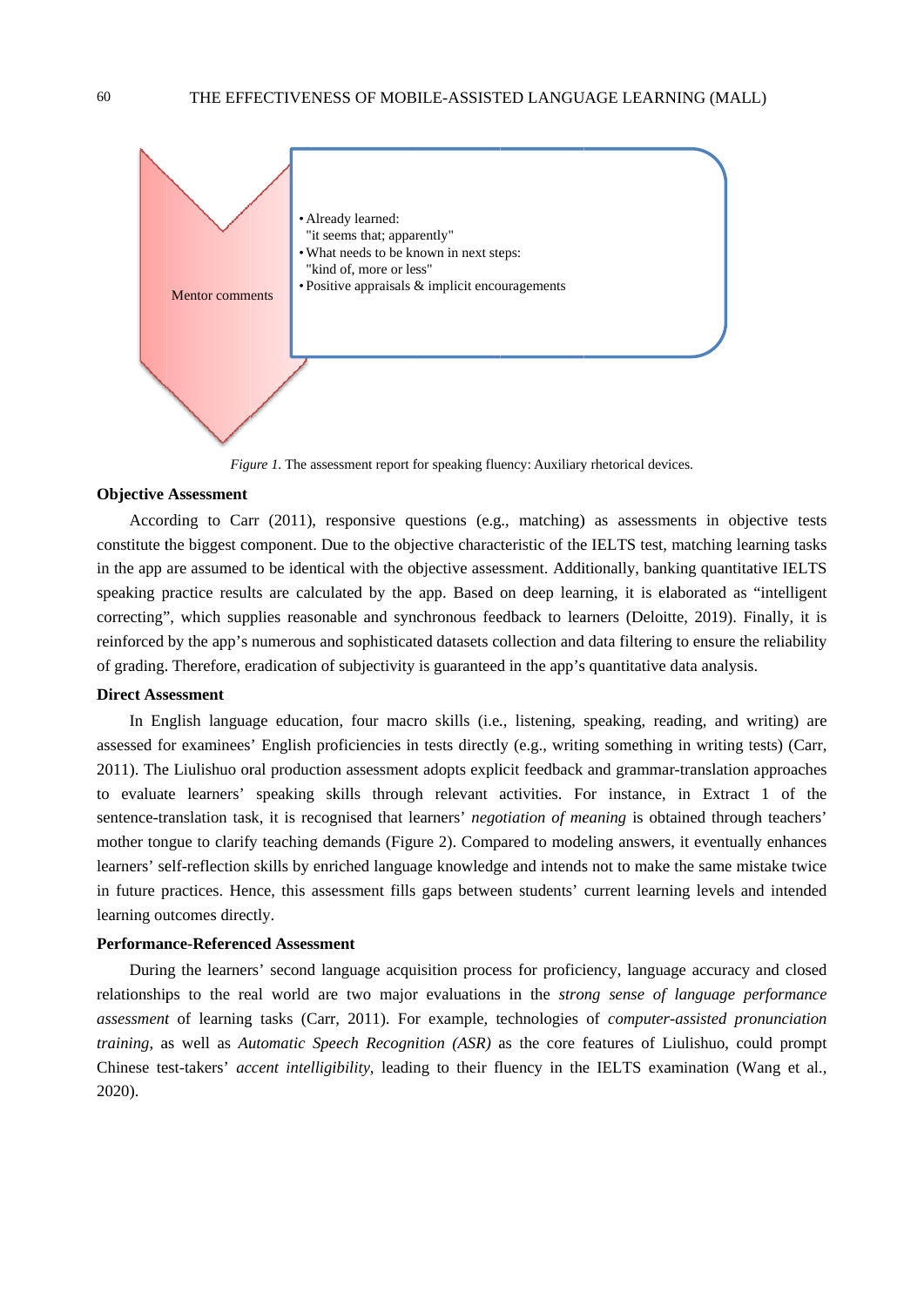

Figure 2. Extract 1. "Sentence-translating: Chinese to English" IELTS speaking task (IELTS Liulishuo, 2020).

#### **Integrated Assessment**

Integrated assessment examines students' multiple abilities in language-in-use tasks (e.g., contextualised tasks) (Carr, 2011). Nevertheless, this scholar raises concerns about three challenges affecting assessment results, which are rubric scoring standards, ineffective interpretations, and limited topic coverage (Carr, 2011). Fortunately, within an AI-guided standardised and personalised assessment, the scientific conceptual framework lies in big data and learning analytics are very valid, which can solve the first issue (Deloitte, 2019). The second issue is addressed by the app's intelligent tutors. Learners are individually allocated with a private intelligent "agent", who plays a similar role as teachers in physical classrooms to clarify any follow-up questions or misunderstandings. Thirdly, a variety of regularly updated topic practices similar to real IELTS speaking tests extend the breadth of covered samples.

#### **Scorer Reliability**

Reliable scores in this assessment depend on qualitative statistics and their consistency. To ensure data and results' reliability, a potential issue needs to be avoided relating to accurate error-measurement, which is affected by the rationale of tests, test-taker's willingness in accomplishments, and the effectiveness of grading tools (Carr, 2011). The role of reliability is its responsiveness of all assessed tasks to the four-criteria marking syllabus in the IELTS test. The rest of the two variables are addressed by Liulishuo's experimental five-round data filtering procedures to produce gold-standard results as sample answers (Figure 3) (Wang et al., 2020). Thus, categorising and discarding unreliable statistics through reviewers' recognitions and group discussions can generate convincing educational evidence being disseminated in the app's grading tasks.

#### **Construct Validity of the Assessment**

Construct validity is specified as the compatibility of its pre-determined task levels with learners' current levels to assign scaffolding tasks to them (Carr, 2011). Indeed, joint evidence proves a so-called term task difficulty as a psycholinguistic variable reflected in sequencing tasks that is closely correlated with construct validity (Fulcher, 2003; Ahmadi & Nazari, 2014). Fulcher (2003) further argues task complexity contributes to task difficulty. Hence, the effectiveness of construct validity seems difficult to achieve from grading tasks. However, as learners become familiar with the ladder-climbing learning process in Liulishuo, they will be successful in connecting different fields of knowledge by activating their prior knowledge to form *declarative* knowledge through timely revisions. In this way, the app can be seen as valid in its content knowledge, and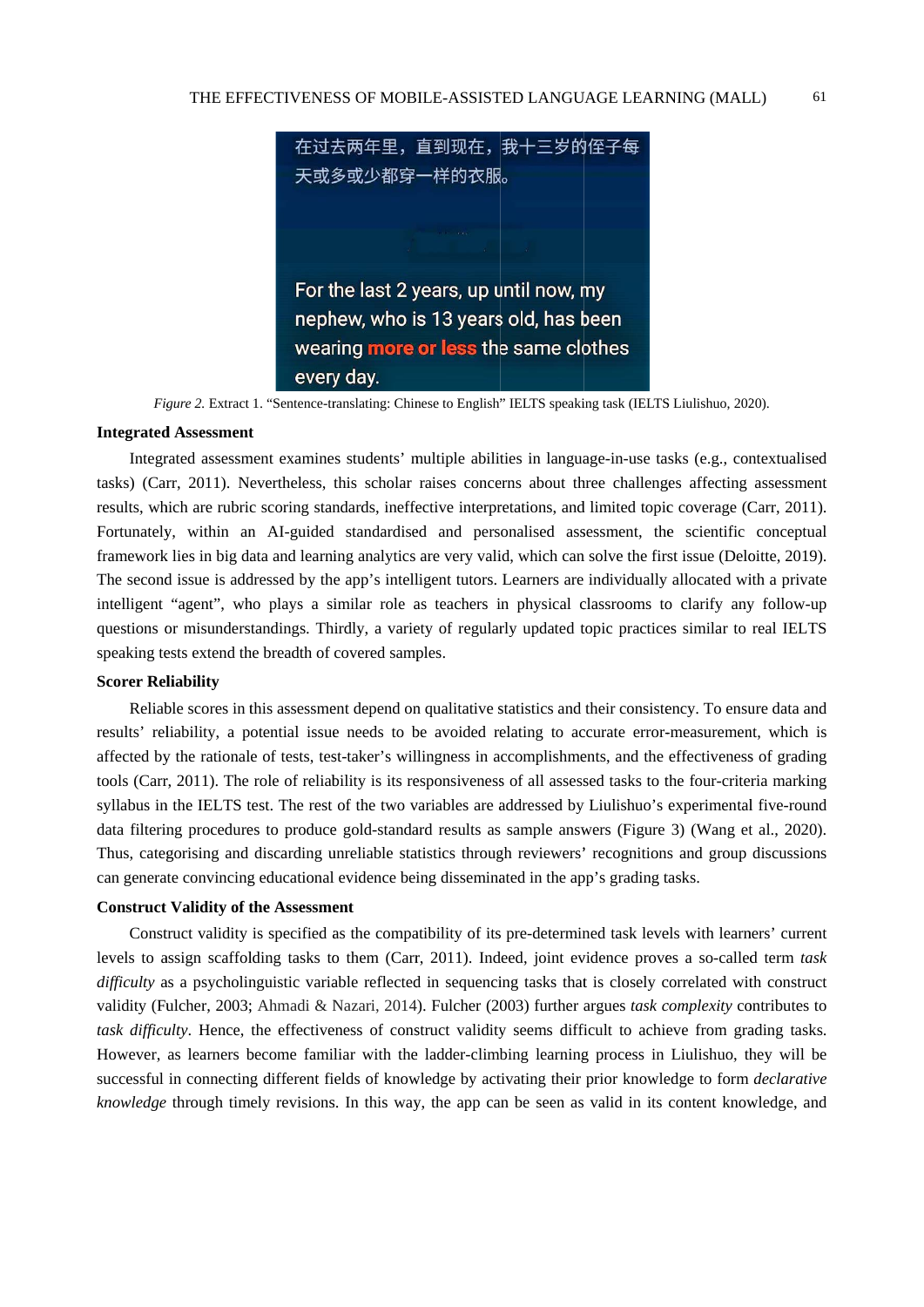these variances are easily observed in each procedure of activities. Similarly, breaking down one input flood activity (i.e., topic-relevant vocabularies or sentence-repetition) into several mini-steps with audio-visual modes to suit different learning styles can decrease test-taker's cognitive load. Therefore, it eliminates task complexity. Eventually, more engaged learners are able to develop their 21st-century skills (e.g., creativity and problem-solving), and perform well in IELTS tests.



Figure 3. Automatic scoring system in "IELTS Liulishuo" of transcribed data.

# **Critique of ASR-Enabled Apps in MALL**

Even if multi-dimensional sources and data exist indicating credibility and validity standards of Liulishuo or even if ASR informed MALL in oral English, they would be criticised for discrepancies in pedagogy, learners' resistance, and poor app performances.

#### **Pedagogical Issues**

One tension caused by ASR-enabled apps is indirect feedback. As Dai and Wu (2021) claim, accuracy-error-correcting largely relies upon learners' self-monitoring, and these apps supply exploitative feedback. Contrasting with informal feedback, Chinese students are accustomed to receiving formal-written feedback from teachers. Furthermore, external social interactions and peer feedback seem to be more effective scaffolding strategies, whereas peer collaboration is rare in these apps. Consequently, MALL may not provide new quality teacher and student interactions due to the disruptive pedagogy (Zou et al., 2020).

### **Sociocultural Issues**

Generally, traditional cultural beliefs and a familiar learning atmosphere lead to learners' regional gaps in a reluctance of MALL. One reason is China's pre-determined learning atmosphere. Traditionally, face-to-face classrooms adopting physical books were the most common teaching mode until now in many underdeveloped regions of China (Zou et al., 2020).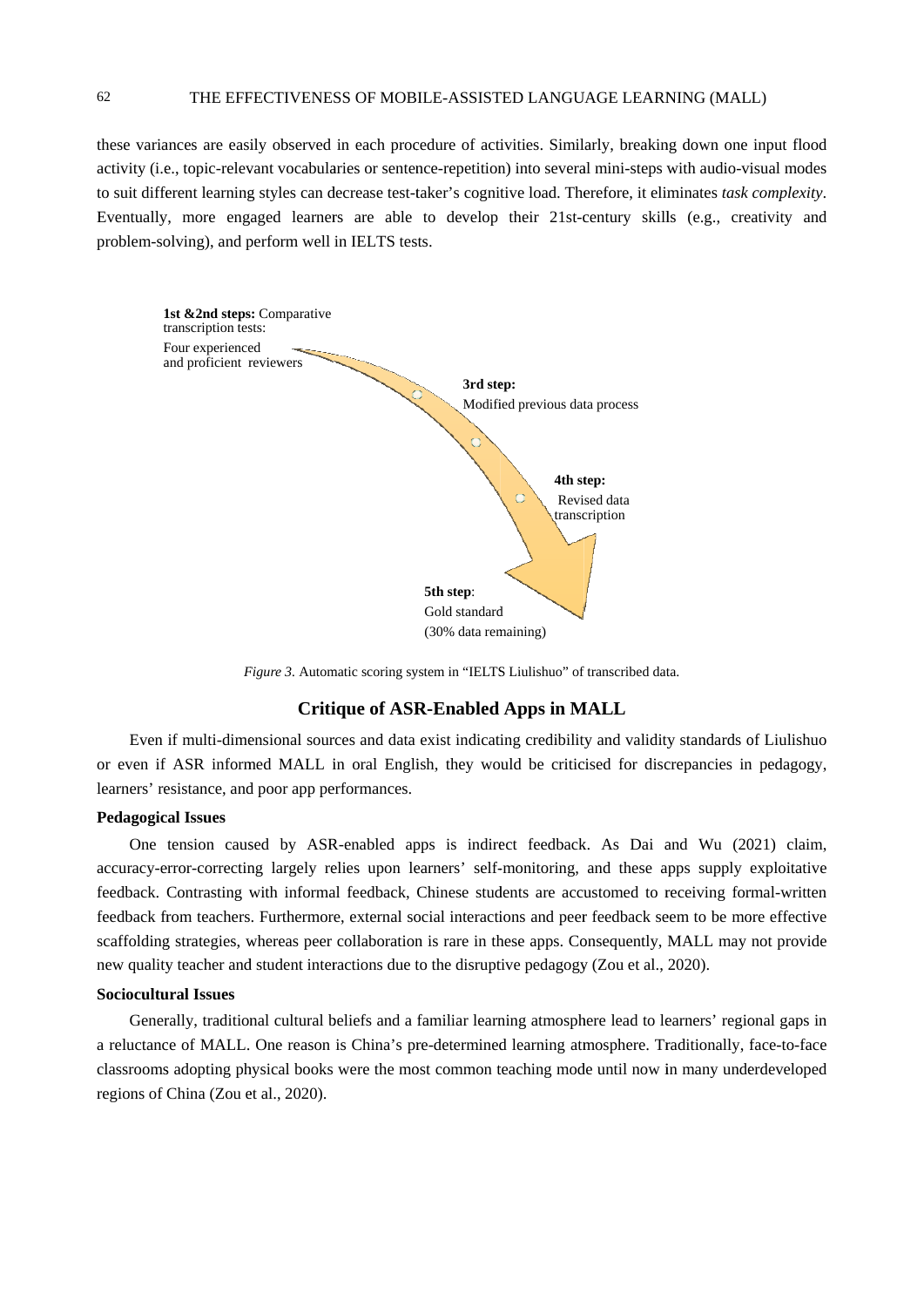Another reason why traditional learners hold a negative view of MALL is the obvious gap between provinces. It has been demonstrated that in developing cities of mid-western provinces of China, university students possess limited familiarity with ASR apps resulting in little ease of use of mobile learning and low-level studying intentions (Sun & Gao, 2020). This is further compensated by learners' insufficient intrinsic motivations in achieving targeted education purposes such as lack of interest in English (Sun & Gao, 2020). Therefore, to some extent, there is a possible issue of learners' resistance in adopting ASR apps or Liulishuo in continuous oral English learning.

# **Technical Issues**

ASR-initiated apps' poor performances in software and hardware lead to doubts of effectiveness as well. Software shortcomings are the shortage of multifunctionality in ASR apps and their built-in web browsers. In other words, ineffective interactions might arise when there are few available ASR apps (Zou et al., 2020). For instance, the number of these apps on iPhones seems more than those available in Android's app store. Similarly, Apple's Safari browser is better than Android phone internet browsers because it has plug-in flash players to play downloaded materials from ASR apps. Hardware insufficiencies include tiny screens and transient computational batteries (Zou et al., 2020). This implies learning outcomes are affected in dictating tasks that require learners to type words with keyboards.

To conclude, tensions and challenges in considerations of pedagogy, socio-cultural elements, and techniques in digital phones need to be taken into account for ASR-enabled apps or Liulishuo's learning efficiencies.

# **Corresponding Solutions to Existing Issues in MALL**

From the pedagogy's perspective, identified level-appropriate teaching content and self-regulated learning (SRL) self-studying strategies are suggested to adopt in MALL. Firstly, sustainable education purposes and a stress-free atmosphere are pre-requisites of learners' intrinsic motivation (Dai & Wu, 2021). Hence, it implies that instructors figure out "known" and "unknown" scaffolded learning content to suit differentiated learners' current speaking levels and study speed. For example, based on placement tests of ASR-enabled apps, teachers could select ability-competent materials to aid learners in deciding short-term speaking goals and making them easier to accomplish anticipated outcomes. Secondly, once learners are proficient in SRL, their self-monitoring abilities and learner autonomy will be enriched. Indeed, Tsai (cited in David & Wu, 2021) proposed the three-step "sandwich model" could orchestrate peer feedback and ASR feedback in a harmonised manner. It is described as: mediating ASR technologies to inform self-practice; interacting with peers via networking online platforms; using ASR apps again for self-checking; and coming up with additional practices to deal with unresolved issues (Dai & Wu, 2021) (Figure 4). In this way, in Liulishuo, learners' recognitions of "noticing" mistakes or confusions are raised by noting down self-reflections in a diary (Table 1). As a result, learners gain self-assessment abilities, which are critical in autonomous learning developments.

From the app design's perspective, it is important for tool developers to adjust apps' design properly to meet each learners' needs and promote the role of MALL for infrequent users. It is true that only if ASR apps implement needs analysis of students (Liu et al., 2019; Dai & Wu, 2021; Zou et al., 2020; Sun & Gao, 2020; Fu et al., 2020; Carr, 2011), the learning environment's preferences of them would be changed to mobile phones, which could also result in enhanced behavior intentions to use the apps consistently (Sun  $\&$  Gao, 2020). To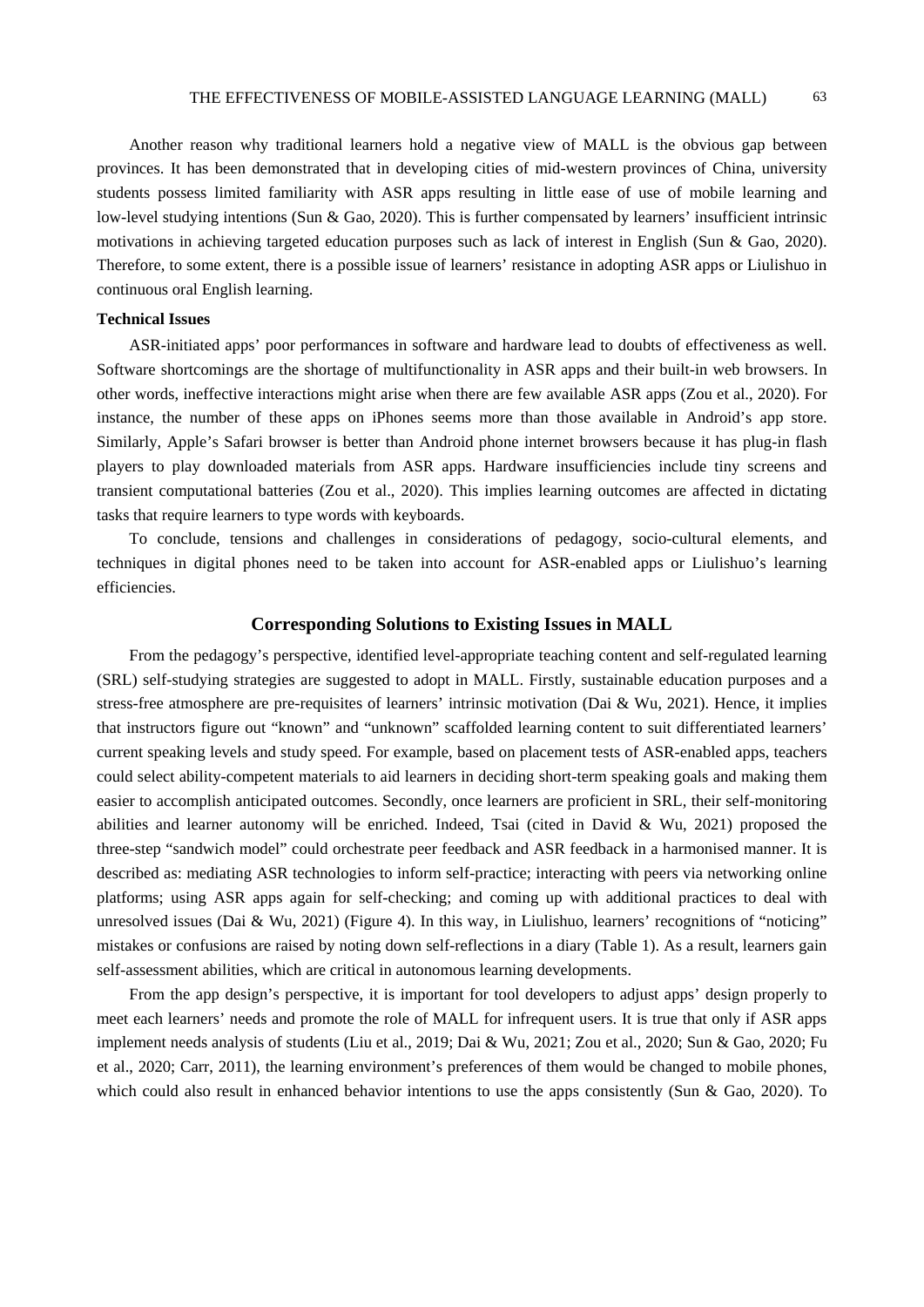reduce gaps between app designers and teachers in instructional teaching methods in virtual classrooms, ASR apps must incorporate enjoyable materials, versatile functions, and user-review-based app-development plans (Sun & Gao, 2020). In addition, to increase traditional learners' familiarity with MALL apps in regional provinces of China, policymakers and other stakeholders are encouraged to publicise the advantages of intelligent education until it becomes a trend (Liu et al., 201). In the meanwhile, there should be reconsideration of cost-effective artifacts for users to subscribe to apps' memberships also contributing to satisfactory learning processes (Liu et al., 201). Typical examples are that after the promotion of top-rated ASR apps via social media, app-designers can advertise point-accumulating purchasing systems for multi-artifacts or large amounts of discounts at holiday breaks.



Figure 4. The "sandwich model" of self-regulated learning strategies.

To conclude, clearly determined skill-compatible teaching and learning norms and SRL strategies along with publications of MALL shed light on good mobile learning outcomes in English speaking, especially for regional learners.

# **Conclusion**

In conclusion, MALL is effective in advancing Chinese college learners' English language informal education. Specifically, IELTS Liulishuo evaluating its seven-dimensional criteria ensures quality intelligent education. However, learners may not adopt it quickly since they prefer the traditional in-person teaching mode and peer feedback. Some difficulties in software and hardware in MALL to meet learners' needs also cause detrimental effects. Therefore, it is recommended that versatility of functions, clear learning goals, achievable independent learning, and intrinsic motivation needs to be considered. More importantly, promoting the status of ASR apps is essential to change negative perceptions towards mobile learning for those who live in regional areas to obtain educational equality.

Undeniably, this literature review has some limitations. One is generalisability of data results. Since the review only adopts one unit of analysis dependent on the IELTS Liulishuo's seven-dimension evaluation framework, it ignores other ASR-enabled apps or oral English tests. Future reviewing should concentrate on the